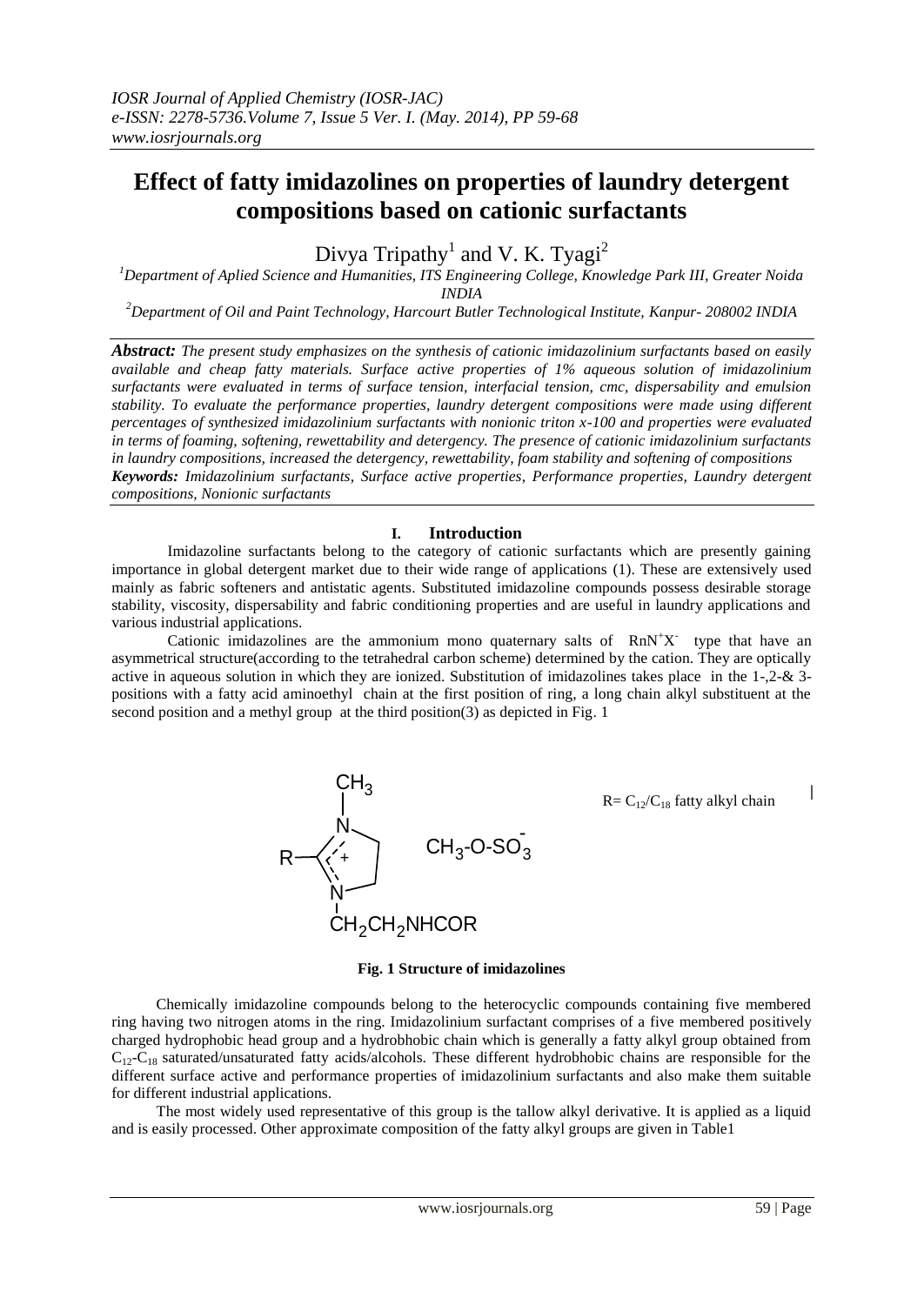| 1 avie 1            |                 | Approximate composition of the fatty alkyl groups |                |              |  |
|---------------------|-----------------|---------------------------------------------------|----------------|--------------|--|
|                     | $\bf C_{14}$    | $C_{16}$                                          | $\bf C_{18}$   | $\bf C_{18}$ |  |
|                     | <b>Myristyl</b> | <b>Palmityl</b>                                   | <b>Stearyl</b> | <b>Olevl</b> |  |
| Oleyl               |                 |                                                   | 20             | 75           |  |
| Tallow              |                 | 30                                                | 20             | 45           |  |
| Hydrogenated tallow |                 | 30                                                | 65             |              |  |
| Stearyl             |                 |                                                   | 95             | -            |  |

**Table 1 Approximate composition of the fatty alkyl groups** 

The unsaturated  $C_{18}$  contains one double bond in a cis isomer configuration. "Unsaturation" in a fat tends to lower the melting point and make it a liquid at room temperature. The saturated  $C_{18}$  contains no double bonds, giving rigidity to the molecule, raising the melting point and reducing fluidity.

 The most widely used representative of this group is the tallow alkyl derivative (2). It is supplied as a liquid and is easily processed in fabric softeners. The imidazolinium derivative with a hydrogenated tallow chain gives better softening effect than the nonhydrogenated formulation to obtain a finished product. The oleyl derivative has recently gained importance because it has less hydrophobizing effect with relatively good softening performance. Thus textile treated with it keeps almost all their natural absorbency properties. In practice, imidazolinium compounds are frequently blended with distearyl dimethyl ammonium compounds to attain a higher degree of softening performance.

In the present study surface active properties and laundry performance properties of imidazolinium surfactants having C12-C18 saturated and unsaturated fatty alkyl chain have been determined.

## **II. Materials**

Chemicals used for the synthesis of imidazolines and their quaternized salts were of analytical grade obtained from M/s Qualigens and E. Merck, Mumbai.

## **III. Experimental**

## **3.1. Preparation of Imidazolines**

In an open Pyrex vessel (500 ml) 20mmol of diethylenetriamine, 40 mmol of the corresponding fatty acid (stearic, palmitic, myristic, lauric, oleic and palm fatty acids) and 20 g of calcium oxide were carefully mixed. The reaction mixture was irradiated using power (850 W) of microwave oven for required time (as given in Table 2) and final temperature was noted down. The reaction mixture was allowed to reach at room temperature. Ethyl acetate was added (80 ml) and the mixture was heated until boiling and filtered off while hot, and the filtrate was concentrated under vacuum to dryness, yielding the corresponding product as a white to yellowish brown, solid to semisolid substances.

#### **3.2. Preparation of quaternary imidazolinium salts**

Imidazoline (3.6 g) was taken in 120 g of isopropanol and 1.5 mol of dimethyl sulfate was added to the solution and the reaction mixture was refluxed at  $80^{\circ}$ C with constant stirring for 4 hours, which was then cooled to room temperature and dried to recover imidazolinium salts.

## **3.3. Instrumental analysis**

FT-IR, <sup>1</sup>H NMR and <sup>13</sup>C- NMR spectra of synthesized surfactants were carried out.

FT-IR spectra were obtained by using model vector 22, Germany. KBr pellets of the sample were subjected to analysis of 20 scans.

 $1$ <sup>1</sup>H NMR spectra were carried out by FT NMR system of A Lambda JEOL JNM-LA 400. Chemical shifts are reported as (ppm) relative to tetramethyl-silane.

## **3.4. Methods used for evaluation surface active properties of imidazolinium quats**

## **3.4.1 Determination of solubility of quaternary imidazolinium salts**

Solubility of imidazolinium salts were checked by dissolving them in the solvents of different polarity.

Imidazolinium salts of palm fatty acids, oleic acid and  $C_{18}$  saturated fatty acid were less soluble in water and 10% alcohol v/v was added to make their aqueous solutions.

## **3.4.2 Determination of melting point**

Melting point can be conveniently determined by the melting point apparatus. A small quantity of compound was finely powdered between the pieces of filter papers and introduced in a glass capillary tube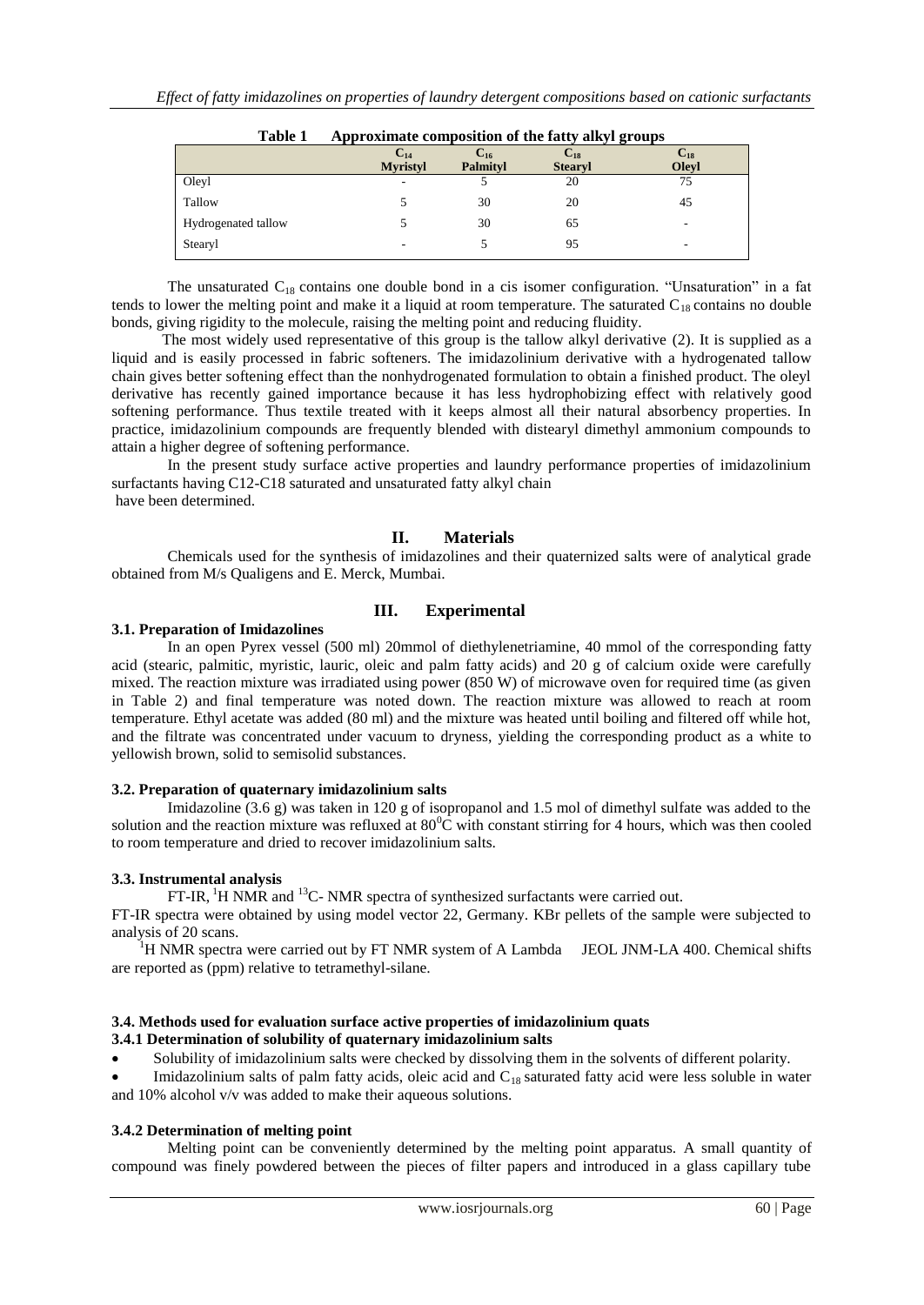closed at one end. The temperature at which the compounds melt and becomes almost transparent was noted. This is the melting point of that compound.

## **3. 4. 3 Interfacial tension**

 Interfacial tension was measured with a DCAT tensiometer using 0.1% wt. solution .The measurement of the surface tension was done with a Wilhemy plate. The measurement of interfacial tension was done in three steps. First the buoyancy of the probe in the liquid with the lower density (oil) was measured. In the second step the surface of the liquid with higher density (surfactant solution) was detected. The third step was the real measurement of interfacial tensions between the two not miscible liquids.

#### **3.4.4 Determination of surface tension and CMC (Critical Micelle Concentration)**

Surface tension and CMC of surfactants solutions were determined at 25  $\degree$ C with the help of DCAT tensiometer by using 0.1% wt. solution. The measurement of the surface tension was done with a Wilhemy plate, made of platinum-iridium (3).

#### **3.4.5 Determination of cationic content of imidazolinium quat**

Cationic matter of imidazolinium quats were determined as per BIS: 4955, 1978; p-8.

#### **Apparatus:**

- (i) Volumetric flasks: 1000, 500 and 250 ml.
- (ii) Stoppered graduated cylinder 100 ml
- (iii) Burette: 2 5 ml
- (iv) Pipette: 10 ml

## **Reagents:**

- (i) Chloroform
- (ii) Standard sodium lauryl sulphate solution: (0. 004 M) Weigh to the nearest 1 mg, between 1.14 and 1.16g of sodium lauryl sulphate and dissolve in 200 ml of water. Transfer to a ground-glass stoppered 1 litre onemark volumetric flask and dilute to the mark with water.
- (iii) Standard benzethonium chloride solution (Hyamine solution): (0.004M). Dry the benzethonium chloride at 105ºC, weigh 1.792g to the nearest 1 mg, dissolve in water, dilute to 1 litre.
- (iv) Methylene blue solution (0.005%): Dissolve 0.05 g of methylene blue, 50 g of sodium sulphate and 6.8 ml of concentrated sulphuric acid in water and make up the volume to 1 litre with water.
- (v) Imidazolinium quat solution (0.004M): Weigh adequate quantity of imidazolinium quat and dissolve in 20 ml of distilled ethanol and then make up 250 ml with distilled water.

#### **Procedure :**

**Standardization of sodium lauryl sulphate solution**: Pipette out the 10 ml of standard benzethonium chloride solution in a 100 ml graduated cylinder provided with a glass stopper then added 15 ml of chloroform and 25 ml of methylene blue solution to the cylinder and shaked well. The lower chloroform layer coloured to blue colour. Add from the burette sodium lauryl sulphate solution slowly; initially in portions of 0.2 ml. After each addition, stoppered the cylinder, shaked well and allowed the phase to separate. Initially the chloroform phase will be coloured blue. Towards the end the colour would start migrating to the aqueous layer. Noted down the reading at which the colour intensity in both the phases is the same when viewed under standard conditions of light.

#### **Calculation:**

$$
Molarity \ of \ SLS \ (T_2) = \frac{10T_1}{V_1}
$$

where,

$$
T_1 = \text{Molarity of hyamine solution (i.e. } 0.004 \text{M})
$$

 $V_1$ = Volume of SLS solution added

**Determination of cationic content in imidazoline quat:** Pipette 10 ml of standard sodium lauryl sulphate solution in a 100ml graduated cylinder provided with a glass stopper, Add 15 ml of chloroform & 25 ml methylene blue solution to the cylinder. Shake well the contents.

Add from burette alcohol solution of imidazolinium quat slowly, initially in portions of 0.2 ml. Proceed as described in std. of SLS solution.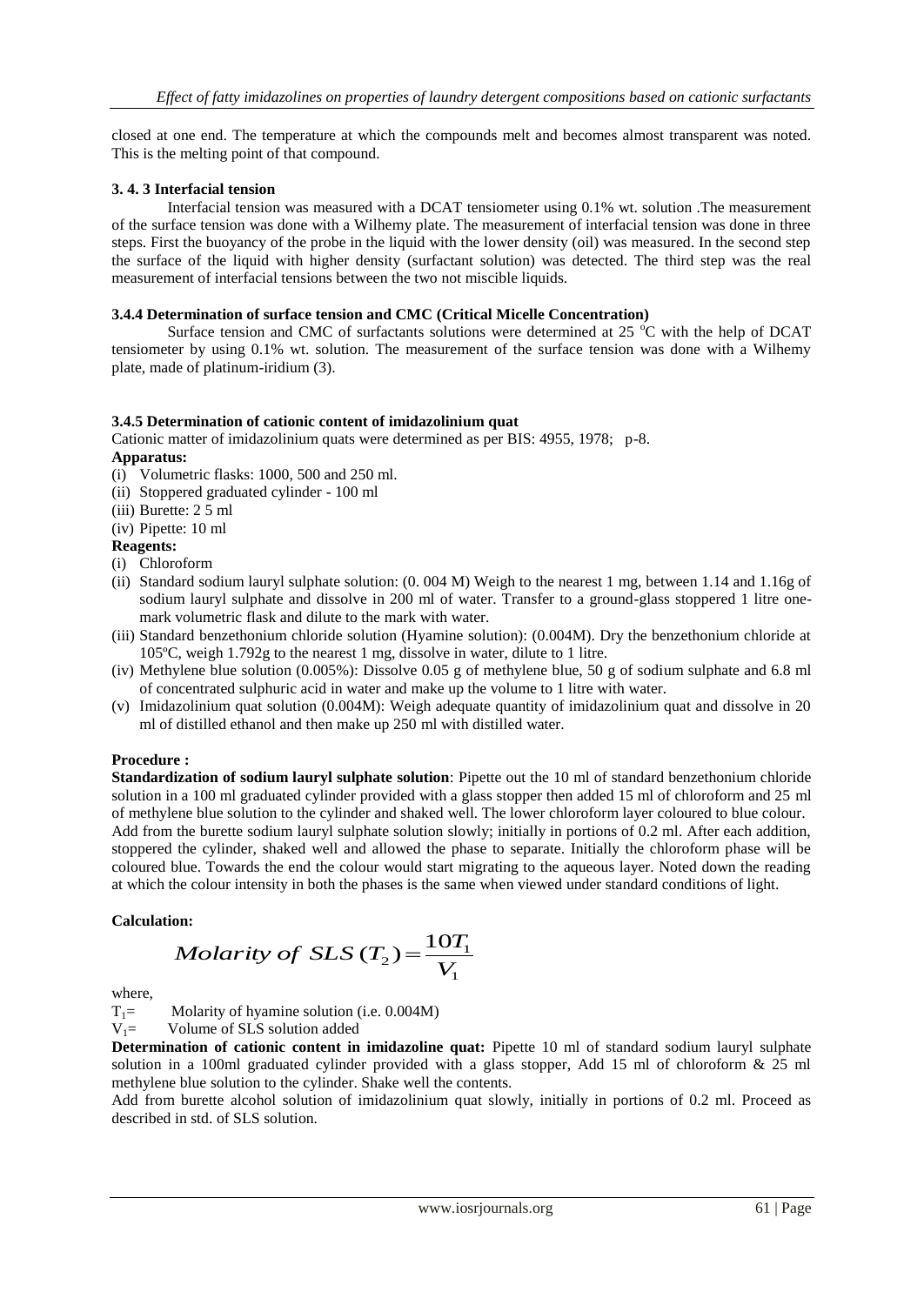## **Calculation:**

Calculate the cationic matter as follows

Molarity of *esterquat* 
$$
(T_3) = \frac{10T_2}{V_2}
$$

where,

 $T_2$  = Molarity of SLS solution.  $V_2$  = Volume of imidazolinium quat solution.

of sample present in  $250$  ml of solution  $\times 4$  $T_3 \times Molecular$  wt.of imidazolinium  $quat \times 100$  $\times$  $\times$  Molecular wt. of imidazolinium quat $\times$  $=$ *wt of sample presentin ml of solution <sup>T</sup> Molecular wt of quat Cationic matter percent by mass*

## **3.4.6 Determination of dispersing power**

To measure the dispersing power,  $TiO<sub>2</sub>$  was added separately to 1% of surfactant solutions and the mixture were shaken and allowed to stand (4). Evaluations were carried out by looking at the height and cloudiness of each solutions and noting the scores.

## **3.4.7 Determination of emulsion stability**

 Emulsion stability determination was done by preparing 10 ml of 20 mmol aqueous solution of surfactants and 5 ml of toluene at 40 °C. The emulsion stability was determined as the time of separation of water (9 ml) from the emulsion layer (5).

## **3.5. Methods used for performance evaluation of quaternary imidazoline surfactants**

To determine the performance properties of synthesized imidazolinium surfactants with nonionic surfactants, surfactant compositions were made using four different percentages of 1% of each cationic imidazolinium surfactant solutions with 1% aqueous solution of nonionic surfactant (Triton Nonionic X-100) that has come to be recognized as the performance standard. The designed compositions were as follows:

| $S1=$       | $P1 =$      | $M1=$       | $L1 =$      | $Q1=$          | $Pf1=$      |
|-------------|-------------|-------------|-------------|----------------|-------------|
| S: N(05:95) | P: N(05:95) | M: N(05:95) | L: N(05:95) | O:N(05:95)     | Pf:N(05:95) |
| $S2=$       | $P2=$       | $M2=$       | $L2=$       | $Q2=$          | $Pf2=$      |
| S: N(10:90) | P: N(10:90) | M: N(10:90) | L: N(10:90) | $O:N(10:90)$ , | Pf:N(10:90) |
| $S3=$       | $P3=$       | $M3=$       | $L3=$       | $O3=$          | $Pf = 3$    |
| S:N(15:85)  | P: N(15:85) | M: N(15:85) | L: N(15:85) | O:N(15:85)     | Pf:N(15:85) |
| $S4=$       | $P4=$       | $M4=$       | $IA=$       | $Q4=$          | $Pf =$      |
| S: N(20:80) | P: N(20:80) | M: N(20:80) | L: N(20:80) | O:N (20:80)    | Pf:N(20:80) |

Where,

 $S=1%$  aqueous solution of stearyl imidazolinium surfactants,  $P=1%$  aqueous solution of palmityl imidazolinium surfactants, M=1% aqueous solution of myristyl imidazolinium surfactants, L=1% aqueous solution of lauryl imidazolinium surfactants acid, O=1% aqueous solution of oleyl imidazolinium surfactants acid, Pf=1% aqueous solution of palm fatty acids based imidazolinium surfactants and  $N=1\%$  aqueous solution of nonionic surfactant.

#### **3.5.1 Determination of foaming properties of cationic-nonionic compositions**

The foaming power of different compositions were determined by pouring each of them into 100 ml stoppered measuring cylinder giving 30 constant vigorous strokes by hand (6) .The volume of the foam produced was read immediately and after 5 min.

Softness, rewettability and detergency were evaluated on cotton fabric by different methods.

**Fabric pretreatment:** Test samples (fabrics) were cut to a size 4 x 4 in, for all experiments. All samples were boiled with distilled water for 30 minutes to remove water soluble impurities and unreacted finishing components. The fabric samples were dried in a drying oven at 105ºC for 2 hours and stored in a dessicator.

**Cationic surfactant treatment:** 1 % aqueous solutions of the cationic surfactant were prepared. A liquid to cloth ratio of 30:1 was selected. The dried fabric samples were weighed and appropriate volumes of treatment solution were put into 250 ml beakers. The samples used to evaluate fabric properties were treated for 120 min at 35ºC.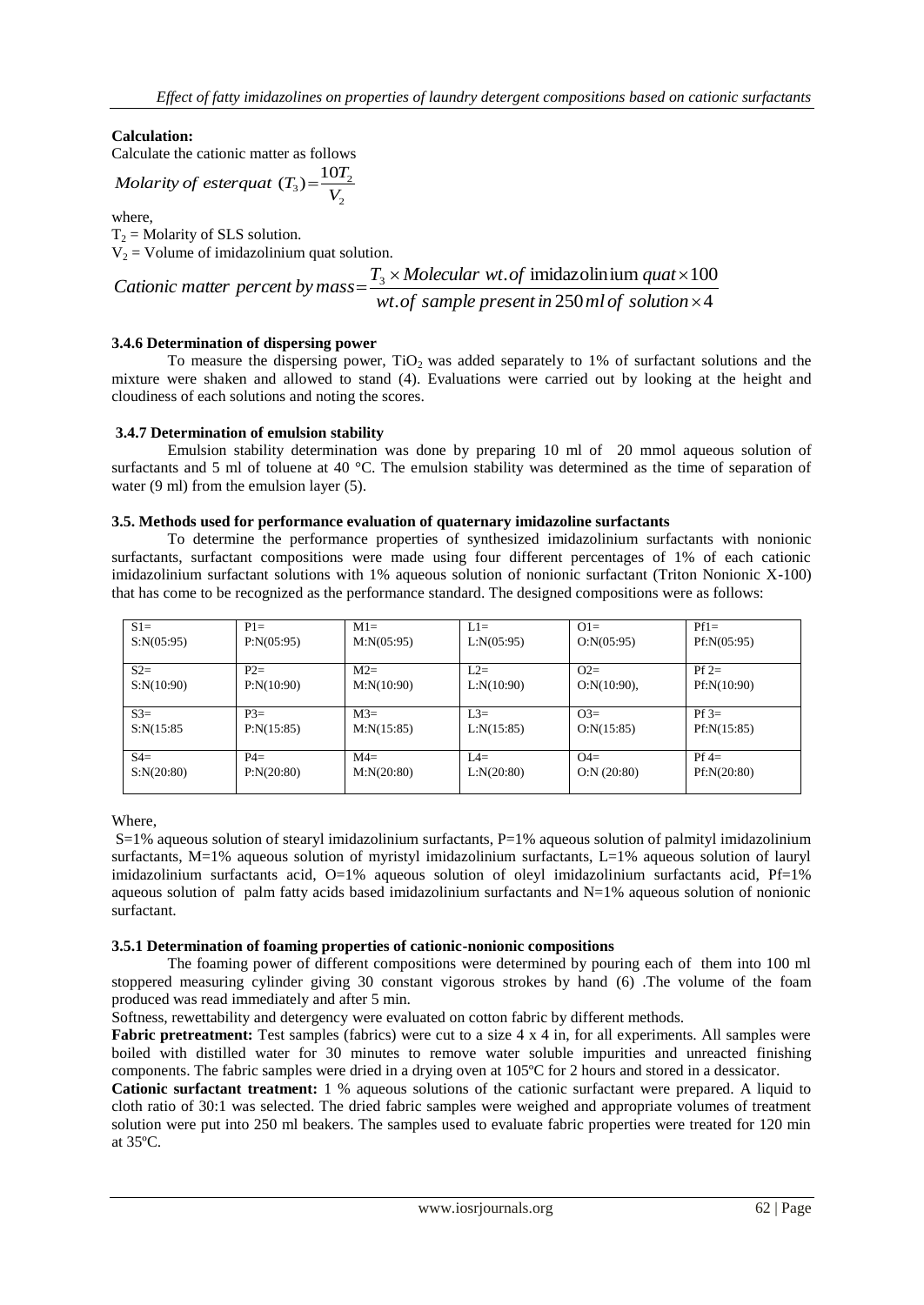After treatment, fabric samples were removed from the beaker and padded between textile blotting paper less than 35 lb of pressure. Samples were allowed to dry overnight on blotting paper and were stored in polyethylene bags for future evaluation.

#### **3.5.2 Determination of softening properties of cationic-nonionic compositions**

No good mechanical method has yet been devised for the quantitative measurement of softness. As a result, in the present study, a panel "feel" test (7) was used for softness evaluation of fabrics.

**Procedure:** A panel consisting of at least five people was asked to rate the softness of the test fabric. The panel members were allowed individually to feel the sets of test fabrics and rate their softness on a scale of 1 through 5 with 1 being the harshest and 5 being the softest.

#### **3.5.3 Determination of rewetting properties of cationic-nonionic compositions**

Rewetting properties are important because they give an indication of the absorbency characteristics of fabric after treatment with a softener. If too much fabric softener is used, it is possible to water proof the cloth. This attribute was measured by using a dye wick-up method (8).

**Procedure:** A 0.18% aqueous solution of Acid Blue (dye) was prepared and an aliquot placed in a graduated cylinder. One-to-two inch wide strips of cationic treated fabric were suspended into dye solution, using a glass rod sewn into the strip at the bottom for weight and a slitted card board at the top of the cylinder so that with the aid of paper clamps, the strip could be immersed to the depth of 3 cm in the dye solution. A stop watch was started as soon as the strip was immersed and centimeter height of dye solution was recorded at 5 minutes.

## **3.5.4 Determination of detergency of cationic-nonionic compositions**

 Detergency of surfactant compositions were determined as per BIS (9) methods with the help of tergot-ometer by using 4x4 cm piece 100% cotton fabric and percentage removal of soil were calculated by formula:

#### Calculations

% SOIL REMOVAL =  $A-B/C-B \times 100$ 

A= reflectance of soiled fabric after washing

B= reflectance of soiled fabric before washing

C=reflectance of white fabric before soiling

# **IV. Results and Discussions**

## **4.1. Surface Active Properties Of Imidazolinium Surfactants**

#### **4.1.1. Surface tension and interfacial tension**

Surface tension and interfacial tension of 1% aqueous solutions of all six synthesized imidazolinium surfactants were studied at 28  $\degree$ C and found that stearic acid based imidazolinium quat solution had 35.7mN/m and 11.2 mN/m of surface tension and interfacial tension, respectively. Palmitic acid based imidazolinium quat solution showed comparatively lower surface tension and interfacial tension i.e. 31.4mN/m and 9.8 mN/m, respectively. Imidazolinium quats of myristic acid, lauric acid and oleic acid showed lower values of surface tension than palmitic acid based imidazolinium quats which were 29.4, 24.1 and 28.8mN/m, respectively and same pattern was found in case of interfacial tension of surfactant solutions. Palm fatty acids based imidazolinium quat solution showed 30.6 mN/m of surface tension and 9.1mN/m of interfacial tension which were almost similar to the nonionic surfactant which was used as a reference. These results showed that in case of  $C_{12}-C_{18}$  saturated fatty alkyl lipophilic groups, surface tension of 1% aqueous solution of imidazolinium salts decreased with the decrease in the chain length of lipophilic group. Oleic acid derivative showed lesser surface tension than its saturated homologue due to the presence of double bond while palm fatty acid based surfactant solution and nonionic surfactant showed almost similar surface tension.

#### **4.1.2. Critical micelle concentration**

CMC of all six surfactant solutions and nonionic surfactant solution was studied and was found in the range of 0.023mmol/l to 0.025 mmol/l. CMC of stearic acid based imidazolinium surfactants was found to be 0.022 mmol/l. Imidazolinium surfactants based on palmitic acid, myristic acid, lauric acid and oleic acid gave cmc values of 0.024, 0.026, 0.027 and 0.23mmol/l, respectively. Palm fatty acids based imidazolinium surfactants showed almost similar cmc value as that of nonionic surfactant which was found to be 0.25mmol/l. These results showed that cmc of surfactants increased with decrease in the chain length of hydrophobic group. Stearic acid based imidazolinium surfactant showed lowest value of cmc while lauric acid based imidazolinium surfactant showed highest cmc value.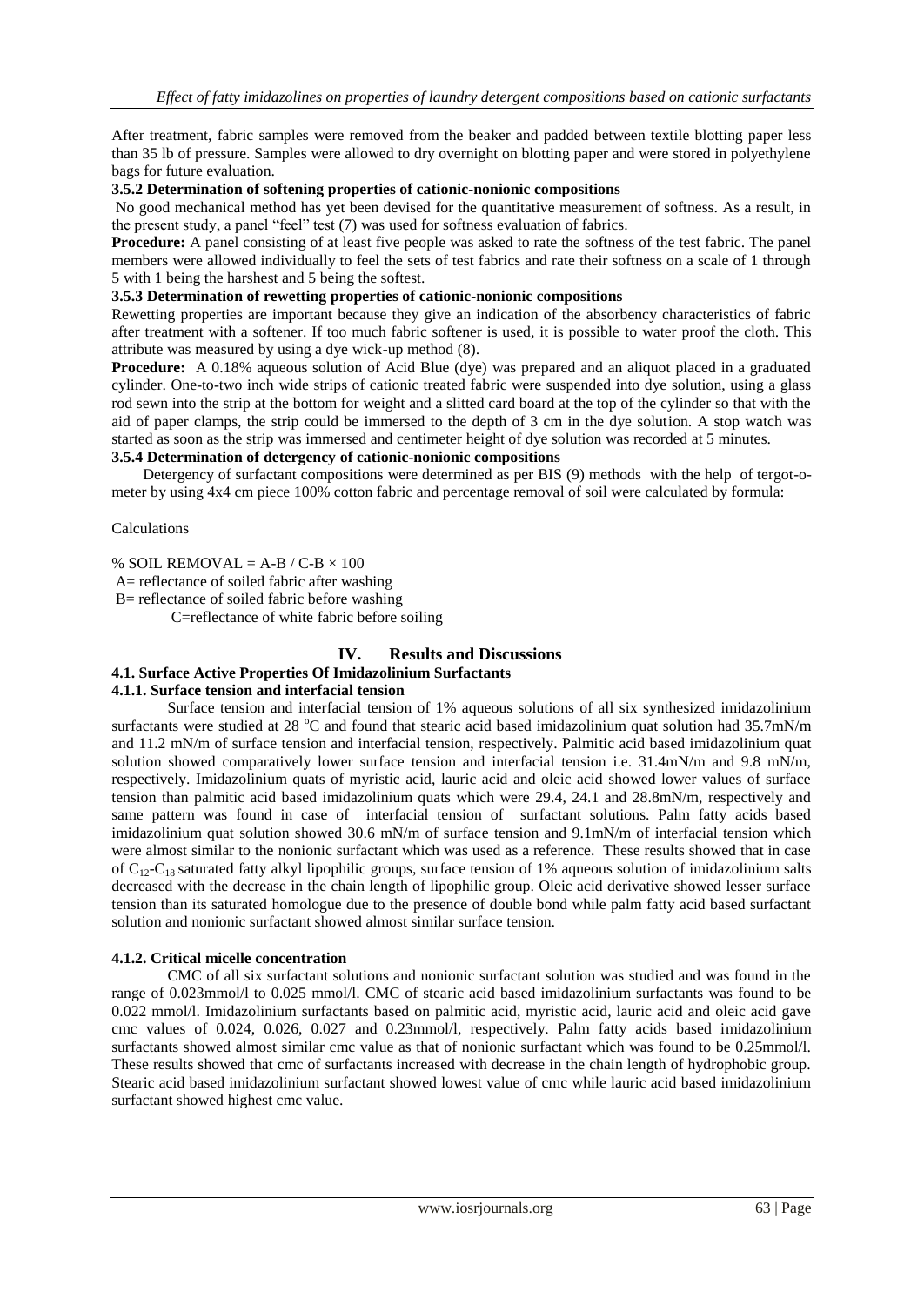## **4.1.3. Cationic content**

Cationic content of 1% aqueous solution of surfactants were determined to check their active content which were found to be 57.4, 59.8, 67.4, 70.2, 62.8 and 58.6% for imidazolinium surfactants based on stearic acid, palmitic acid, myristic acid, lauric acid , oleic acid and palm fatty acids, respectively. Above observations showed that increase in the chain length of lipophilic group deccreased the cationic content of surfactants.

## **4.1.4. Dispersing power**

Dispersing power of 1% aqueous solution of surfactants were measured in terms of volume of dispersed phase in ml and it was found that stearic acid based imidazolinium surfactant showed 10 ml of dispersed phase. Imidazolinium surfactant solutions of palmitic acid, myristic acid, lauric acid, oleic acid showed dispersed phase 9 ml, 7 ml, 6 ml and 5 ml, respectively. Surfactant based on palm fatty acids showed 7.5 ml of dispersed phase while nonionic surfactant showed only 3 ml of dispersed phase. These results depicted that cationic surfactant solutions showed better dispersing power in comparison to nonionic surfactant. Increase in the chain length of lipophilic group gradually increased the dispersing power of imidazolinium surfactants. Oleic acid based imidazolinium surfactant showed poorest dispersing power due to the presence of double bond.

## **4.1.5. Emulsion stability**

Emulsion stability of surfactant solutions was measured in terms of time required for their separation from acetone layer. More the time required for separation, more was the emulsion stability of surfactants. For stearic acid based imidazolinium surfactants time required for separation was 3.45h which gradually decreased to 3.20, 3.00, 2.5, 3.25 and 3.10 h for surfactants based on palmitic acid, myristic acid, lauric acid, oleic acid and palm fatty acids, respectively. Time required for separation of nonionic surfactant to acetone was 1.5 h. These results revealed that nonionic surfactant solution shows poor emulsion stability as compared to cationic imidazolinium surfactants. In imidazolinium surfactants increase in the chain length of lipophilic group gradually increased the emulsion stability of surfactant solutions. Oleic acid based imidazolinium surfactant showed poor emulsion stability than its saturated homologue.

## **4.2. Performance Properties Of Cationic- Nonionic Surfactant Compositions 4.2.1. Foaming**

Foaming properties of cationic-nonionic surfactants solutions were measured in terms of foam volume in ml (Fig.2) and it was found that 100 % nonionic surfactant showed 80 ml foam volume. Introduction of cationic surfactant to nonionic surfactant decreased the foam volume of the compositions. For stearic acid based compositions, it was found 40 ml for S1, 37 for S2, 32 for S3 and 30 for S4. Almost identical pattern was found for other cationic surfactant compositions. Solutions of 100 % pure imidazolinium surfactants showed negligible foaming as compared to Triton X-100 solution. In laundry compositions of cationic-nonionic surfactants, increase in the concentration of cationic surfactant gradually decreased the foam height of surfactant compositions but increased the foam stability of compositions (Table 2).

In the case of imidazolinium salts of  $C_{12}$ -C<sub>18</sub> alkyl lipophilic chains, foam ability gradually decreased with increase in chain length of lipophilic group. On the contrary, oleic acid based imidazolinium surfactant showed best foaming ability with nonionic surfactant which may be due to the presence of double bond.

# **4.2.2. Rewettability**

Rewettability of compositions was measured in terms of time (Fig. 3) required for rewetting of swatch by dye solution after their treatment with surfactants compositions. 100 % pure imidazolinium surfactants showed very poor rewettability which was found to be 46, 44, 39, 36, 33 and 42 min for stearic acid, palmitic acid, myristic acid, lauric acid, oleic acid and palm fatty acids based imidazolinium surfactants, respectively. Increasing the percentage of imidazolinium surfactant in laundry compositions from 5% to 20 % gradually decreased the rewettability of compositions. In laundry compositions of saturated imidazolinium salts, rewetting ability gradually decreased with increase in chain length of lipophilic group. On the other hand, compositions based on imidazolinium salts of oleic acid showed comparatively better rewetting power.

## **4.2.3. Softening**

In cationic-nonionic surfactant compositions, increasing the percentage of cationic surfactant from 5% to 20 % gradually increased the softening ability of laundry compositions (Table 3). In saturated imidazolinium surfactants, softening property gradually increased with increase in chain length of lipophilic group. Imidazolinium surfactants showed better softening property as compared to nonionic surfactant (negligible softening). Laundry compositions based on imidazolinium salt of oleic acid showed comparatively poor softening to their saturated homologue.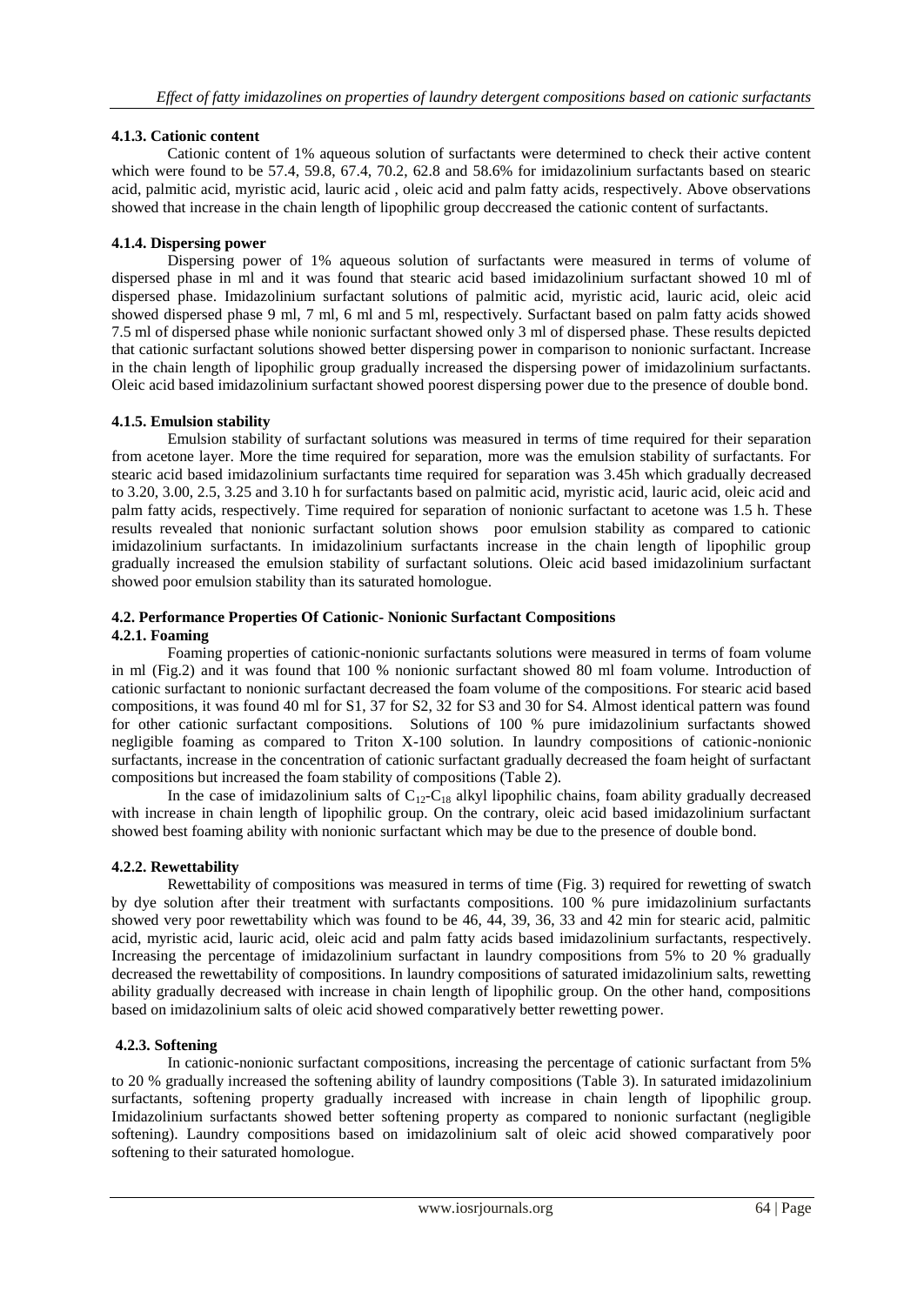## **4.2.4. Detergency**

Detergency of surfactant compositions were measured in terms of % particulate soil removal (Fig.4). Triton X-100 (nonionic surfactant) showed good detergency i.e. 98.5%. In laundry compositions, addition of cationic imidazolinium surfactants to nonionic surfactants gradually increased the detergency of surfactant compositions. Stearic acid based cationic- nonionic compositions (S1) showed 99.4 % of soil removal. Increasing the percentage of cationic surfactant based on stearic acid from 5 to 10 percent increased the soil removal upto 100 % which remained unaffected for 15 to 20 percent of stearic acid based cationic-nonionic surfactant compositions. Almost identical pattern of soil removal was observed for other cationic-nonionic compositions based on different fatty acids underquestion. This may be due to the increase in adsorption and emulsification behavior of surfactant composition after addition of cationic surfactant to nonionic surfactant. Fig. 4 showed that more the length of lipophilic chains of cationic surfactant, more the adsorption and emulsification hence more the detergency of compositions.

**Table 2: Surface active properties of dialkyl quaternary imidazolinium salts of different fatty acids**

| <b>Property</b>                              | N     | S     | P     | M     | L     | $\Omega$ | Pf    |
|----------------------------------------------|-------|-------|-------|-------|-------|----------|-------|
| Interfacial tension<br>(mN/m)                | 8.9   | 11.2  | 9.8   | 7.9   | 8.7   | 8.5      | 9.1   |
| Surface tension (mN/m)<br>at 28 $^{\circ}$ C | 30.2  | 35.7  | 31.4  | 24.1  | 29.2  | 28.8     | 30.6  |
| $CMC$ mol/l                                  | 0.025 | 0.022 | 0.024 | 0.026 | 0.027 | 0.023    | 0.025 |
| <b>Cationic content</b><br>(%)               | ۰     | 57.4  | 59.8  | 67.4  | 70.2  | 62.8     | 58.6  |
| <b>Dispersing power</b><br>$(vol.$ in $ml)$  | 3     | 10    | 9     | 7     | 6     | 5        | 7.5   |
| <b>Emulsion stability (h)</b>                | 1.50  | 3.45  | 3.20  | 3.00  | 2.50  | 3.25     | 3.10  |

 $S=1%$  aqueous solution of stearyl imidazolinium surfactants,  $P=1%$  aqueous solution of palmityl imidazolinium surfactants, M-1% aqueous solution of myristyl imidazolinium surfactants, L=1% aqueous solution of lauryl imidazolinium surfactants acid, O=1% aqueous solution of oleyl imidazolinium surfactants acid, Pf=1% aqueous solution of palm fatty acids based imidazolinium surfactants and N=1% aqueous solution of nonionic surfactant.

| Table 3:       | Foam stability of various cationic-nonionic compositions |                        |
|----------------|----------------------------------------------------------|------------------------|
| S. No.         | Surfactant type                                          | Foam stability*<br>(%) |
| $\mathbf{1}$   | ${\bf N}$                                                | 65                     |
| $\mathfrak{2}$ | $\rm S1$                                                 | $\bf 87$               |
| 3              | S <sub>2</sub>                                           | 89                     |
| $\overline{4}$ | S3                                                       | 90                     |
| $\sqrt{5}$     | S4                                                       | 97                     |
| $\sqrt{6}$     | P <sub>1</sub>                                           | $88\,$                 |
| $\tau$         | P2                                                       | 91                     |
| $\,8\,$        | P <sub>3</sub>                                           | 95                     |
| $\overline{9}$ | <b>P4</b>                                                | 98                     |
| $10\,$         | M1                                                       | 85                     |
| $11\,$         | $\mathbf{M}2$                                            | 87                     |
| $12\,$         | M3                                                       | 90                     |
| 13             | M <sub>4</sub>                                           | 93                     |
| 14             | $\mathop{\rm L{1}}$                                      | $82\,$                 |
| 15             | L2                                                       | 86                     |
| $16\,$         | L <sub>3</sub>                                           | 89                     |
| 17             | L4                                                       | 91                     |
| $18\,$         | O <sub>1</sub>                                           | 74                     |
|                |                                                          |                        |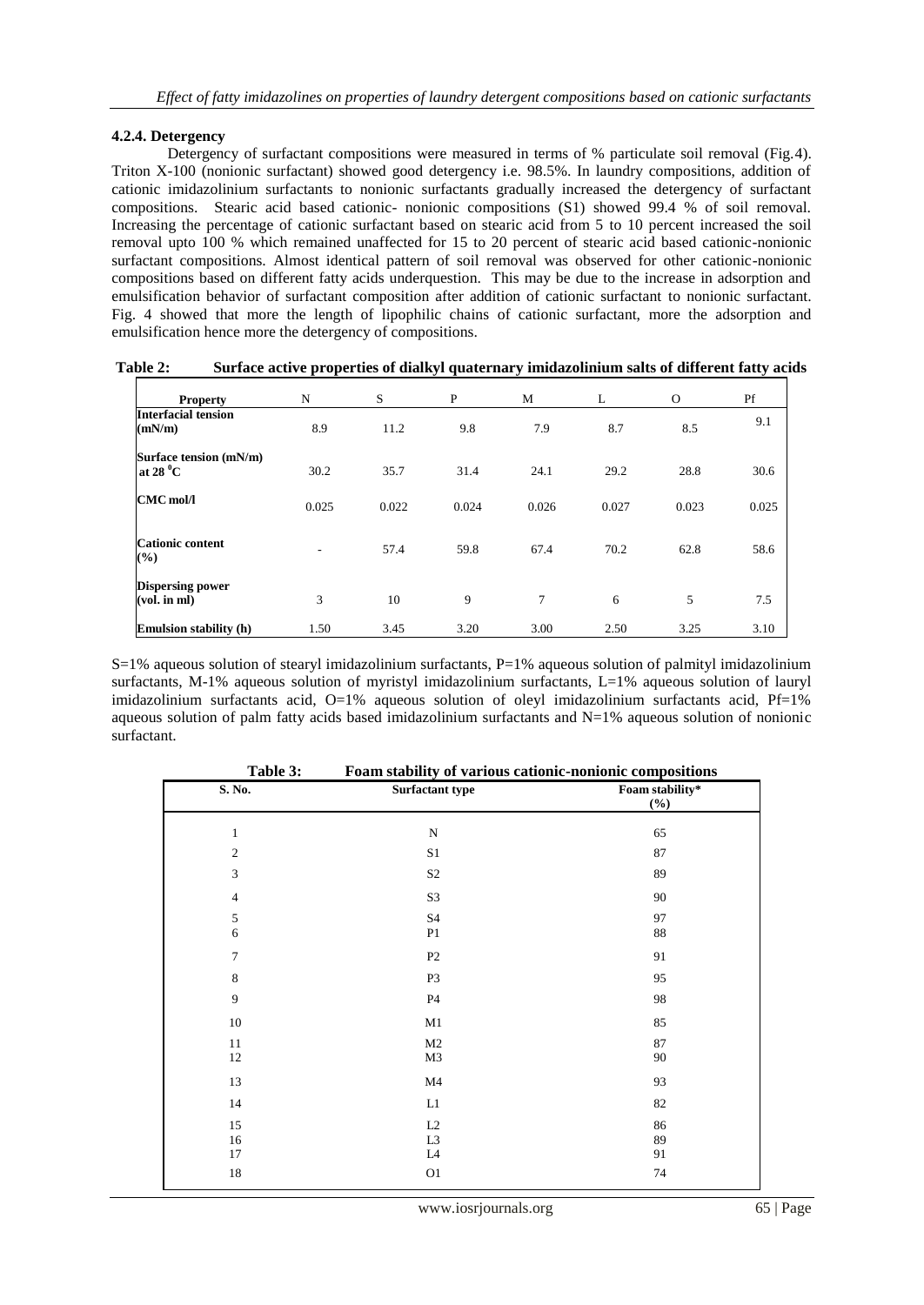| 19 | O <sub>2</sub>  | 81 |
|----|-----------------|----|
| 20 | O <sub>3</sub>  | 86 |
| 21 | O4              | 88 |
| 22 | Pf1             | 88 |
| 23 | Pf <sub>2</sub> | 90 |
| 24 | Pf3             | 92 |
| 25 | Pf4             | 98 |

 **\*average of two determinations**

| Table 4:       | Softening properties of various cationic-nonionic compositions |              |  |  |  |
|----------------|----------------------------------------------------------------|--------------|--|--|--|
| S. No.         | <b>Surfactant type</b>                                         | Rating       |  |  |  |
| $\mathbf{1}$   | ${\bf N}$                                                      | Nil          |  |  |  |
| $\sqrt{2}$     | $\mathbf S$                                                    | $++++++++++$ |  |  |  |
| $\overline{3}$ | S <sub>1</sub>                                                 | $++++++$     |  |  |  |
|                |                                                                |              |  |  |  |
| $\overline{4}$ | S <sub>2</sub>                                                 | $++++++$     |  |  |  |
| 5              | S <sub>3</sub>                                                 | $++++++$     |  |  |  |
| 6              | S <sub>4</sub>                                                 | $++++++++$   |  |  |  |
| $\overline{7}$ | $\mathbf{P}$                                                   | $++++++++$   |  |  |  |
| 8              | P <sub>1</sub>                                                 | $+++++$      |  |  |  |
| $\mathbf{Q}$   | P <sub>2</sub>                                                 | $++++++$     |  |  |  |
| 10             | P <sub>3</sub>                                                 | $++++++$     |  |  |  |
| $11\,$         | <b>P4</b>                                                      | $++++++$     |  |  |  |
| 12             | M                                                              | $++++++$     |  |  |  |
| 13             | M1                                                             | $^{+++}$     |  |  |  |
| 14             | M <sub>2</sub>                                                 | $+++++$      |  |  |  |
| 15             | M3                                                             | $+++++$      |  |  |  |
| 16             | M <sub>4</sub>                                                 | $++++++$     |  |  |  |
| 17             | L                                                              | $++++++$     |  |  |  |
| 18             | L1                                                             | $^{++}$      |  |  |  |
| 19             | L2                                                             | $^{+++}$     |  |  |  |
| 20             | L <sub>3</sub>                                                 | $+++++$      |  |  |  |
| $21\,$         | $_{\rm L4}$                                                    | $+++++$      |  |  |  |
| $22\,$         | $\mathbf{O}$                                                   | $+++++$      |  |  |  |
| 23             | O <sub>1</sub>                                                 |              |  |  |  |
| 24             | $O2$                                                           | $++$         |  |  |  |
| 25             | O <sub>3</sub>                                                 | $++++$       |  |  |  |
| 26             | <b>O4</b>                                                      | $+++++$      |  |  |  |
| 27             | $\mathbf{P}\mathbf{f}$                                         | $++++++$     |  |  |  |
| $28\,$         | Pf1                                                            | $+++++$      |  |  |  |
| 29             | Pf <sub>2</sub>                                                | $+++++$      |  |  |  |
| 30             | Pf3                                                            | $++++++$     |  |  |  |
| 31             | Pf4                                                            | $++++++$     |  |  |  |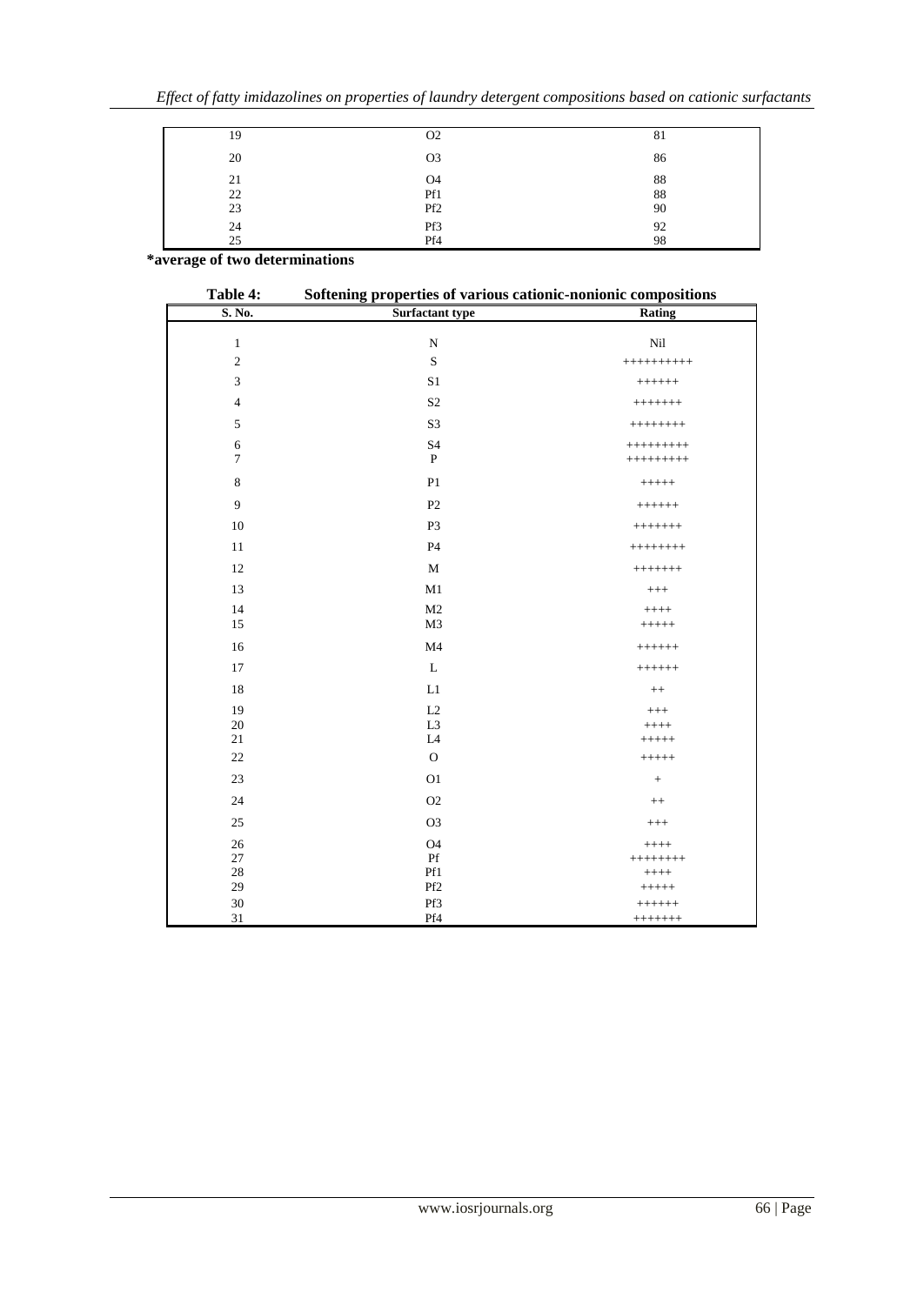

Fig.2: Foaming properties of various cationic-nonionic compositions.



Fig.3: Rewettability of various cationic-nonionic compositions



Fig.4: Detergency of various cationic-nonionic compositions